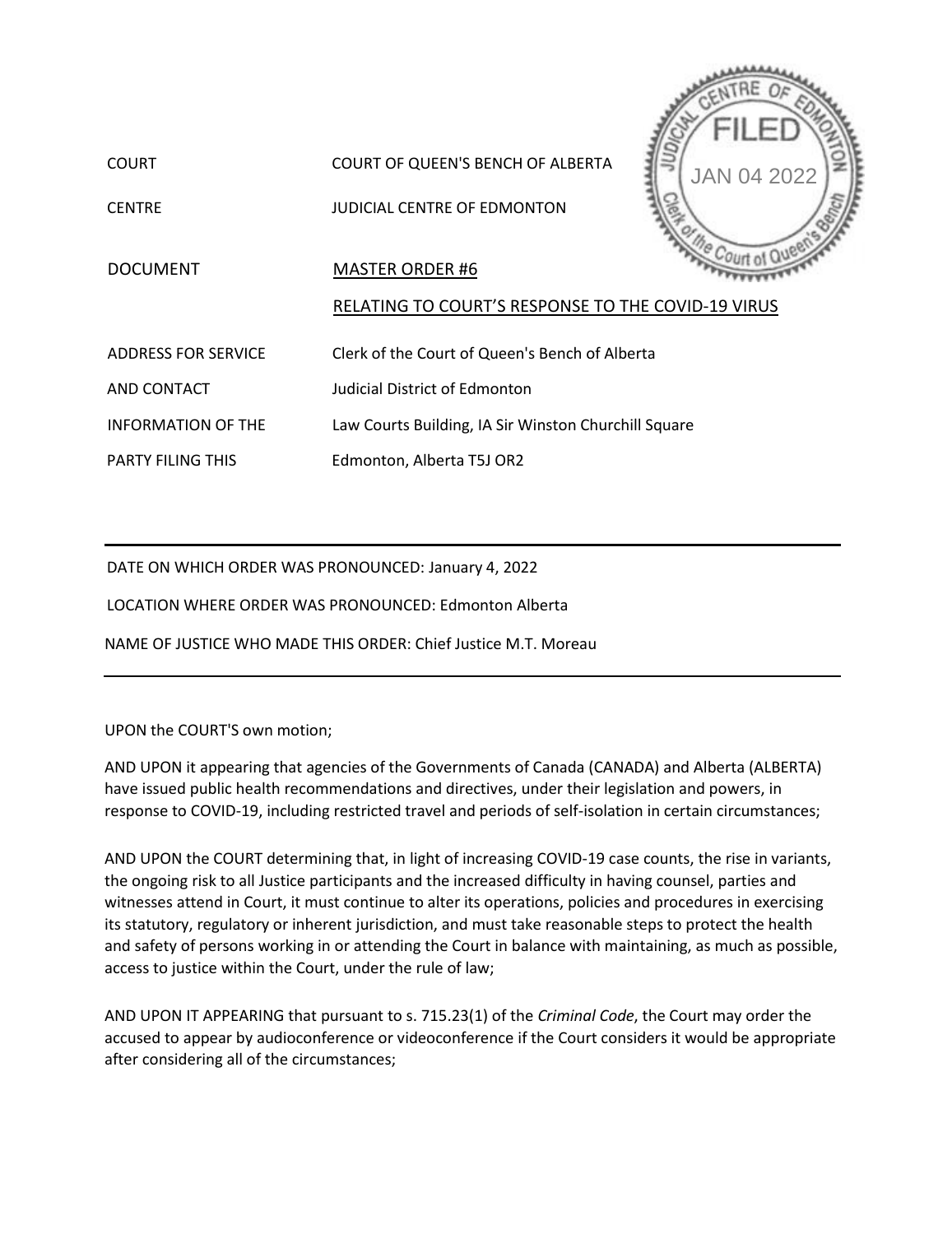AND UPON it appearing that pursuant to s. 485(1.1) of the *Criminal Code*, jurisdiction over an accused is not lost if an accused does not appear personally, as long as the accused was permitted to appear remotely by a provision of the *Criminal Code* or a rule made under ss. 482 or 482.1;

AND UPON it appearing that this MASTER ORDER is necessary, in the exceptional circumstances of this ongoing emergency situation, for the proper administration of justice within the Court's jurisdiction within Alberta;

AND UPON the authority of the Court, pursuant to, *inter alia*: the *Court of Queen's Bench Act*, RSA 2000, c. C-31, including, but not limited to, s. 22; *Criminal Code*, RSC 1985, as amended, c. C-46 (CC), including, but not limited to, ss. 474, 485, 571, 645, 669.1, 715.23 and 824; *Alberta Rules of Court*, AR 124/10, as amended, including, but not limited to, Rules 1.3, 1.4, 1.8, 3.2 - 3, 3.26, 6.10 and 13.5; and the COURT'S inherent jurisdiction, under the authority of the *Judicature Act*, RSA 2000, c. J-2, including, but not limited to, ss. 2 and 5, and at common law;

## **IT IS HEREBY ORDERED THAT, FOR THE PERIOD OF January 4, 2022 to January 21, 2022 INCLUSIVE:**

### **Continuations**

1. All trials (including jury trials at courthouses or external facilities) and any other in-person matters currently in progress will continue until they are concluded.

### **Criminal Matters Proceeding**

2. All currently scheduled criminal matters in which the accused is in custody, including jury trials and pre-trial motions/*voir dires* and sentencings are not adjourned by this Order and will be heard at the locations and on the dates that they are scheduled to proceed.

3. All criminal matters currently scheduled to proceed by way of remote hearing, including applications, pre-trial motions, arraignments, Criminal Appearance Court, Queen's Bench Appearance Court, bail hearings, bail reviews and detention reviews are not adjourned by this Order and will be heard at the locations and on the dates that they are scheduled to proceed.

### **Criminal Matters Adjourned**

4. All in-person criminal matters in which the accused is not in custody, coming for hearing from January 4, 2022 to January 21, 2022 inclusive, are adjourned to the locations and dates set out in Appendix A to this Order, unless otherwise specified by a Chief Justice, Associate Chief Justice or their designate, on application and based on unusual and urgent circumstances, with a warrant to hold in each case to the date out in Appendix A. Subject to paragraph 5 of this Order, if a new hearing date has been pre-booked by counsel, no appearance at the location and date set out in Appendix A will be required, and the warrant to hold shall continue until the new pre-booked hearing date.

5. In cases where a designation of counsel has been filed, and upon the attendance of counsel at the location and on the date set out in Appendix A, the warrant to hold may then be canceled.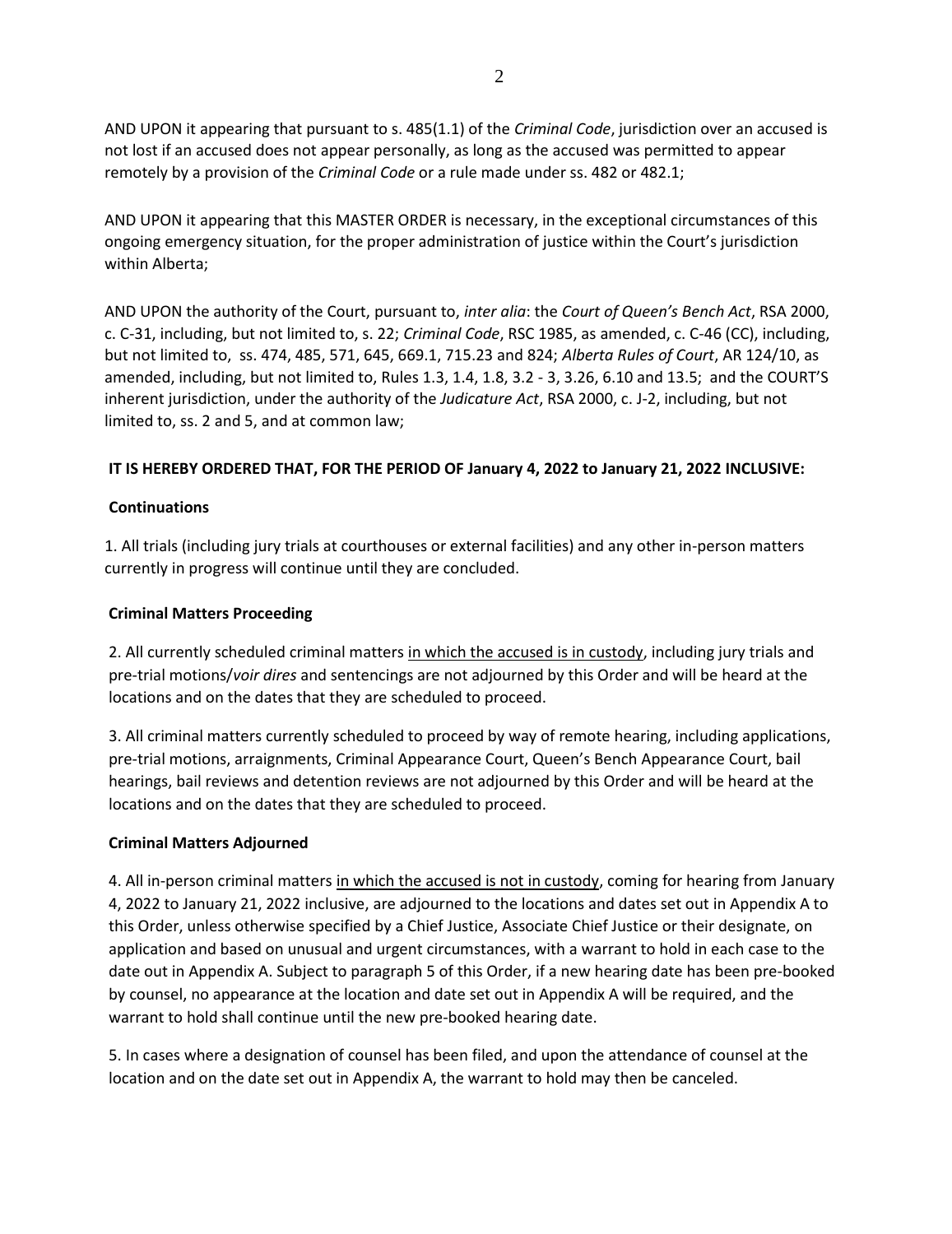6. Where a designation of counsel has been filed, and the matter is proceeding by direct indictment, counsel may pre-book a hearing date but will be required to attend at the location and on the date set out in Appendix A to confirm the hearing date.

7. In cases where no designation of counsel has been filed, the appearance of the accused at the location and on the date set out in Appendix A will be required, and the warrant to hold may then be canceled.

## **Civil, Family, Commercial and Surrogate Matters Proceeding**

8. All Civil, Family, Commercial and Surrogate matters currently scheduled to proceed by way of remote hearing are not adjourned by this Order and will be heard as scheduled.

9. All in-person Emergency Protection Order hearings requiring *viva voce* evidence, and in-person Restraining Order hearings requiring *viva voce* evidence, are not adjourned by this Order and will be heard at the locations and on the dates that they are scheduled to proceed.

## **Civil, Family, Commercial and Surrogate Matters Adjourned**

10. All in-person civil, family, commercial and surrogate hearings, other than the hearings identified in paragraph 9 of this Order, currently scheduled for the period of January 4, 2022 to January 21, 2022 inclusive are adjourned *sine die* unless otherwise specified by a Chief Justice, Associate Chief Justice, or designate, on application and based on unusual and urgent circumstances.

 $\hbar$ , T.  $\hbar$ 

Chief Justice M.T. Moreau Court of Queen's Bench of Alberta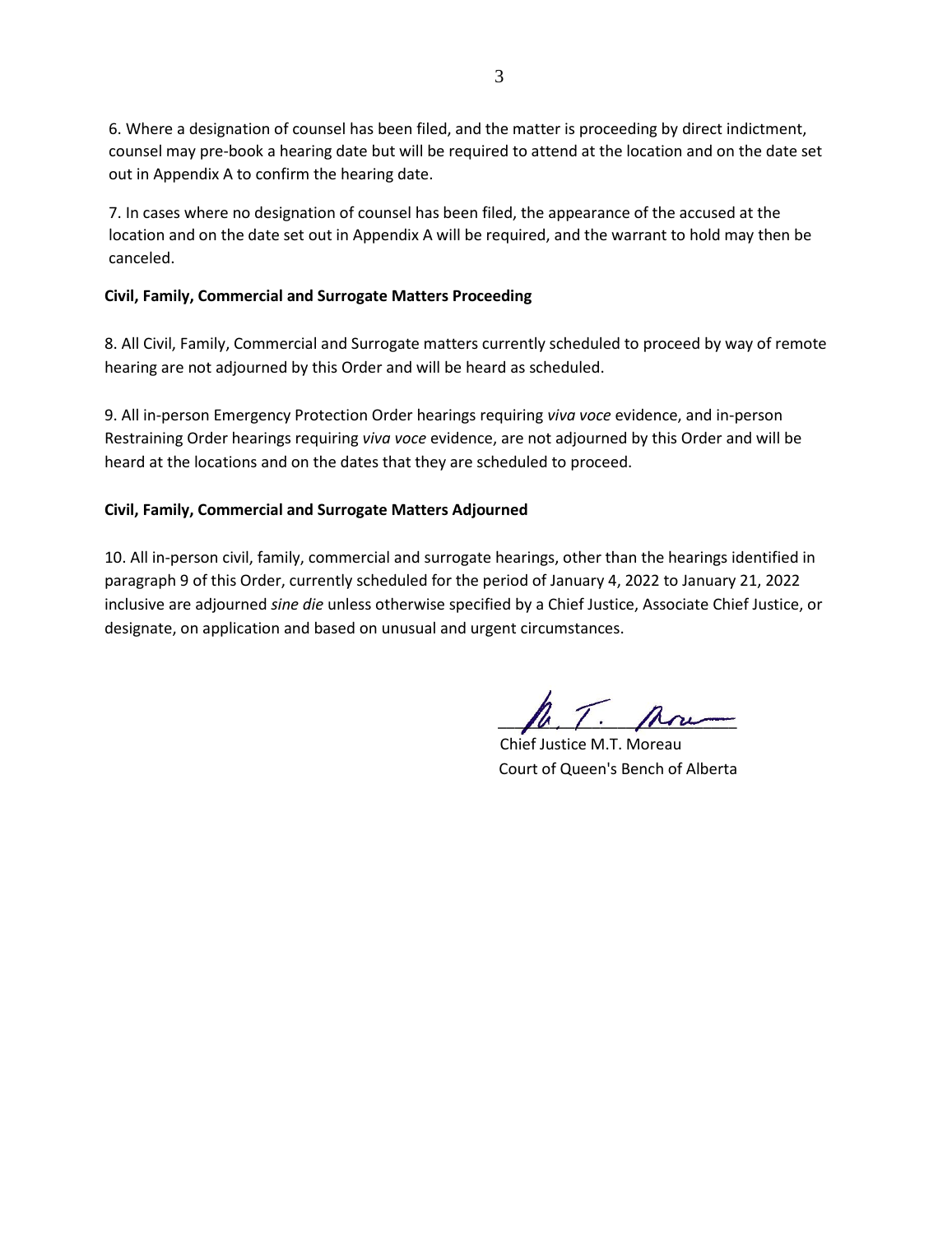## **APPENDIX A**

| <b>Location</b>       | <b>Originally Scheduled</b>                 | <b>Adjourned to</b><br><b>QBAC/CAC/Arraignment Court</b> |
|-----------------------|---------------------------------------------|----------------------------------------------------------|
| Edmonton              | Week of January 4, 2022                     | February 11, 2022                                        |
| <b>Edmonton</b>       | Weeks of January 10 and January<br>17, 2022 | February 18, 2022                                        |
| Calgary               | Weeks of January 4, 10 and 17,<br>2022      | February 11, 2022                                        |
| <b>Red Deer</b>       | Weeks of January 4, 10 and 17,<br>2022      | February 7, 2022                                         |
| Lethbridge            | Weeks of January 4, 10 and 17,<br>2022      | February 14, 2022                                        |
| <b>High Level</b>     | Weeks of January 4, 10 and 17,<br>2022      | February 7, 2022 (Peace River)                           |
| <b>Fort McMurray</b>  | Weeks of January 4, 10 and 17,<br>2022      | February 23, 2022                                        |
| <b>Peace River</b>    | Weeks of January 4, 10 and 17,<br>2022      | February 7, 2022                                         |
| <b>Grande Prairie</b> | Weeks of January 4, 10 and 17,<br>2022      | February 7, 2022                                         |
| <b>St. Paul</b>       | Weeks of January 4, 10 and 17,<br>2022      | February 7, 2022                                         |
| <b>Hinton</b>         | Weeks of January 4, 10 and 17,<br>2022      | March 7, 2022                                            |
| Wetaskiwin            | Weeks of January 4, 10 and 17,<br>2022      | February 8, 2022                                         |
| <b>Drumheller</b>     | Weeks of January 4, 10 and 17,<br>2022      | February 17, 2022                                        |
| <b>Medicine Hat</b>   | Weeks of January 4, 10 and 17,<br>2022      | February 18, 2022                                        |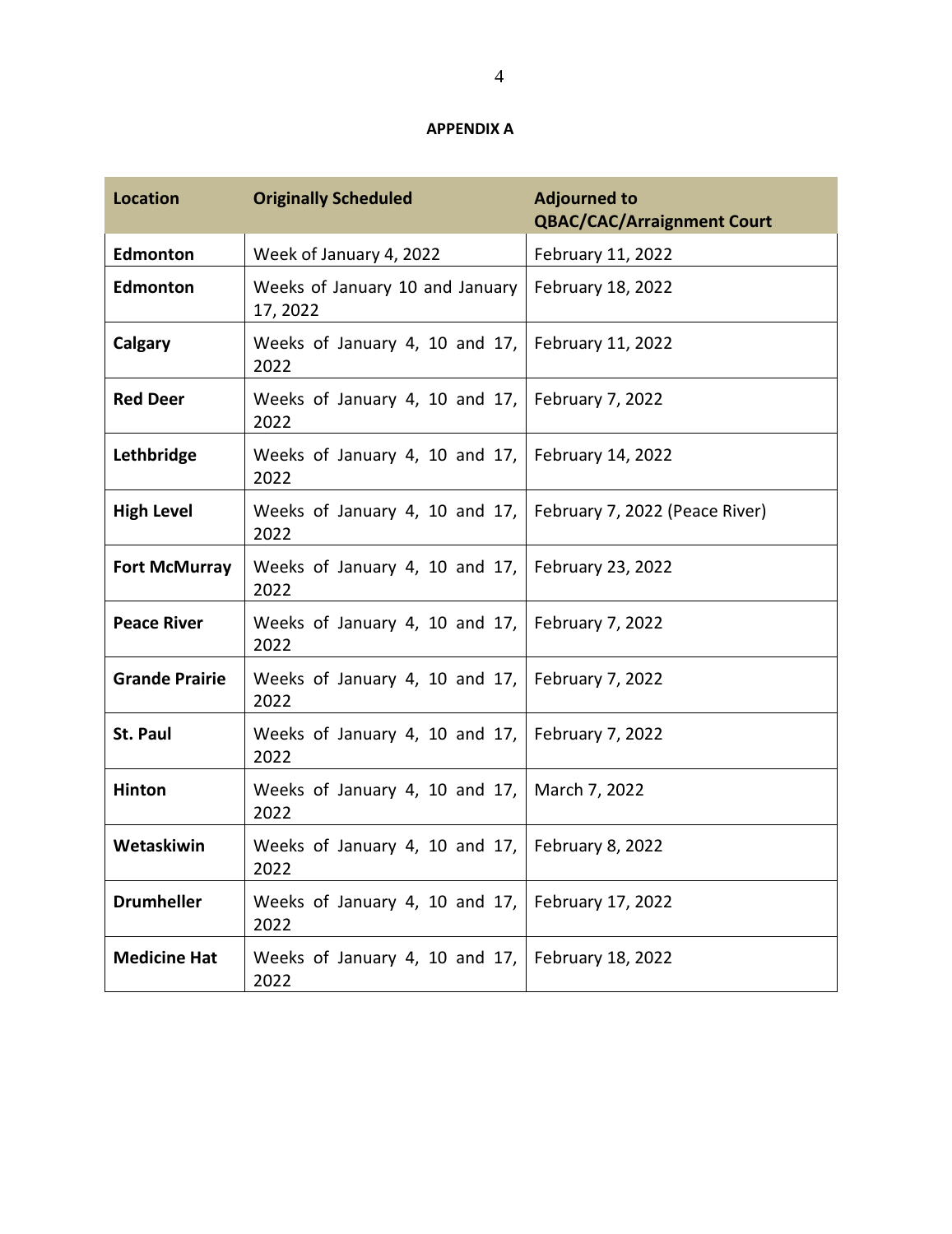

DATE DU PRONONCÉ DE L'ORDONNANCE: 4 janvier 2022

LIEU DU PRONONCÉ DE L'ORDONNANCE: Edmonton, Alberta

NOM DU JUGE QUI A PRONONCÉ CETTE ORDONNANCE: L'honorable Mary T. Moreau, Juge en chef

De la propre initiative de la Cour;

ATTENDU QUE les agences du Gouvernement du Canada (CANADA) et de l'Alberta (ALBERTA) ont émis des recommandations et des directives en matière de santé publique, conformément à leurs lois et compétences, en réponse à la COVID-19, y compris des restrictions de voyage et des périodes d'autoisolement dans certaines circonstances;

ATTENDU qu'à la lumière de l'augmentation des cas de COVID-19, ainsi que de variants, du risque qui persiste pour tous ceux qui participent au système de justice et de la difficulté accrue pour les avocats, parties et témoins de se présenter à la Cour en personne, la Cour a conclu qu'il faut continuer de modifier le fonctionnement de la Cour, les politiques et les procédures judiciaires et prendre des mesures raisonnables pour protéger la santé et la sécurité des employés de la Cour et ceux qui la fréquentent, tout en visant le maintien de l'accès à la justice devant les tribunaux, dans la mesure du possible, selon le principe de la primauté du droit;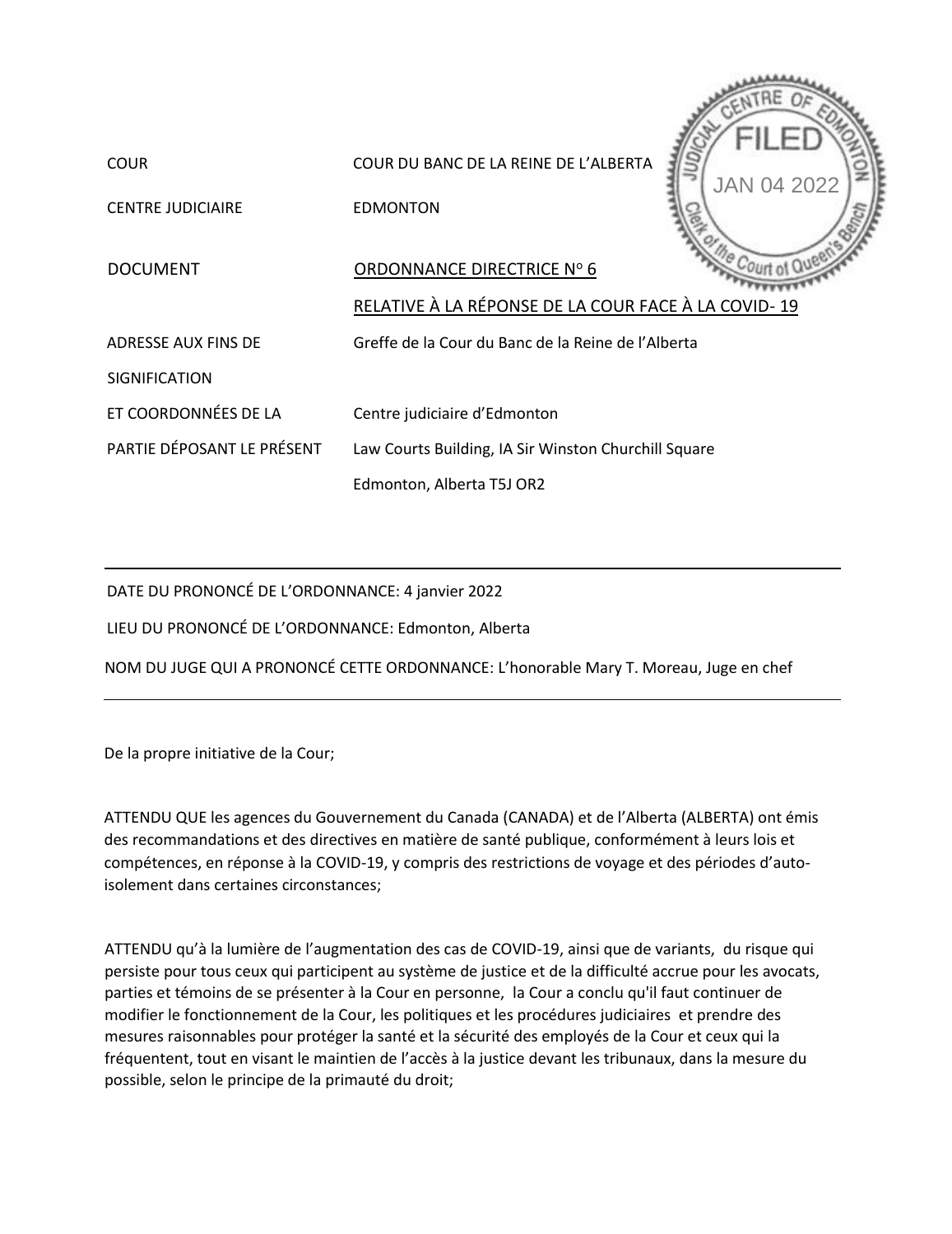ATTENDU qu'en vertu du paragraphe 715.23(1) du *Code criminel*, la Cour peut ordonner à l'accusé de comparaître par audioconférence ou vidéoconférence, si la Cour estime approprié de le faire après avoir examiné toutes les circonstances;

ATTENDU qu'en vertu du paragraphe 485(1.1) du *Code criminel*, le tribunal ne perd pas sa compétence à l'égard de l'accusé qui omet de comparaître en personne pour autant qu'il a la permission de comparaître à distance en vertu d'une disposition du *Code criminel* ou d'une règle établie en vertu des articles 482 ou 482.1.

ATTENDU QUE cette ordonnance directrice est nécessaire, dans les circonstances exceptionnelles de la présente situation d'urgence, pour la bonne administration de la justice dans les matières relevant de la compétence de la Cour en Alberta;

ATTENDU l'autorité de la Cour en vertu notamment de la *Court of Queen's Bench Act*, RSA 2000, c. C-31,

y compris, sans s'y limiter, l'art. 22; du *Code criminel*, LRC 1985, tel que modifié, c. C-46 (C.cr.), y compris, sans s'y limiter, les articles 474, 485, 571, 645, 669.1, 715.23 et 824; des *Alberta Rules of Court*, AR 124/10, telles que modifiées y compris, sans s'y limiter, les règles 1.3, 1.4, 1.8, 3.2- 3, 3.26, 6.10 et 13.5; et de la compétence inhérente de la Cour en vertu de la *Judicature Act*, RSA 2000, c. J-2, y compris, sans s'y limiter, les articles 2 et 5, et de la common law;

# **LA COUR ORDONNE COMME SUIT POUR LA PÉRIODE DU 4 JANVIER AU 21 JANVIER 2022 INCLUSIVEMENT :**

### **Continuation**

1. Tous les procès (y compris les procès avec jury au palais de justice ou hors site) et toutes les autres affaires en cours qui se déroulent en personne se poursuivront jusqu'à ce qu'ils soient terminés.

### **Causes pénales**

2. Toute affaire pénale actuellement inscrite au rôle pour laquelle l'accusé est détenu y compris tout procès avec jury, demande pré-procès, *voir dire* et détermination de la peine, n'est pas ajournée par la présente ordonnance et aura à la date et l'endroit prévus.

3. Toute affaire pénale actuellement inscrite de procéder par audience à distance, y compris toute demande, demande préalable au procès, interpellation, tribunal des comparutions (soit CAC ou QBAC), demande de mise en liberté provisoire, de révision de mise en liberté et de révision des motifs de la détention, n'est pas ajournée par la présente ordonnance et sera entendue à la date et l'endroit prévus.

### **Causes pénales ajournées**

4. À moins d'indications contraires du juge en chef, du juge en chef adjoint ou de leur représentant à la suite d'une demande en raison de circonstances inhabituelles et urgentes, toute audience en personne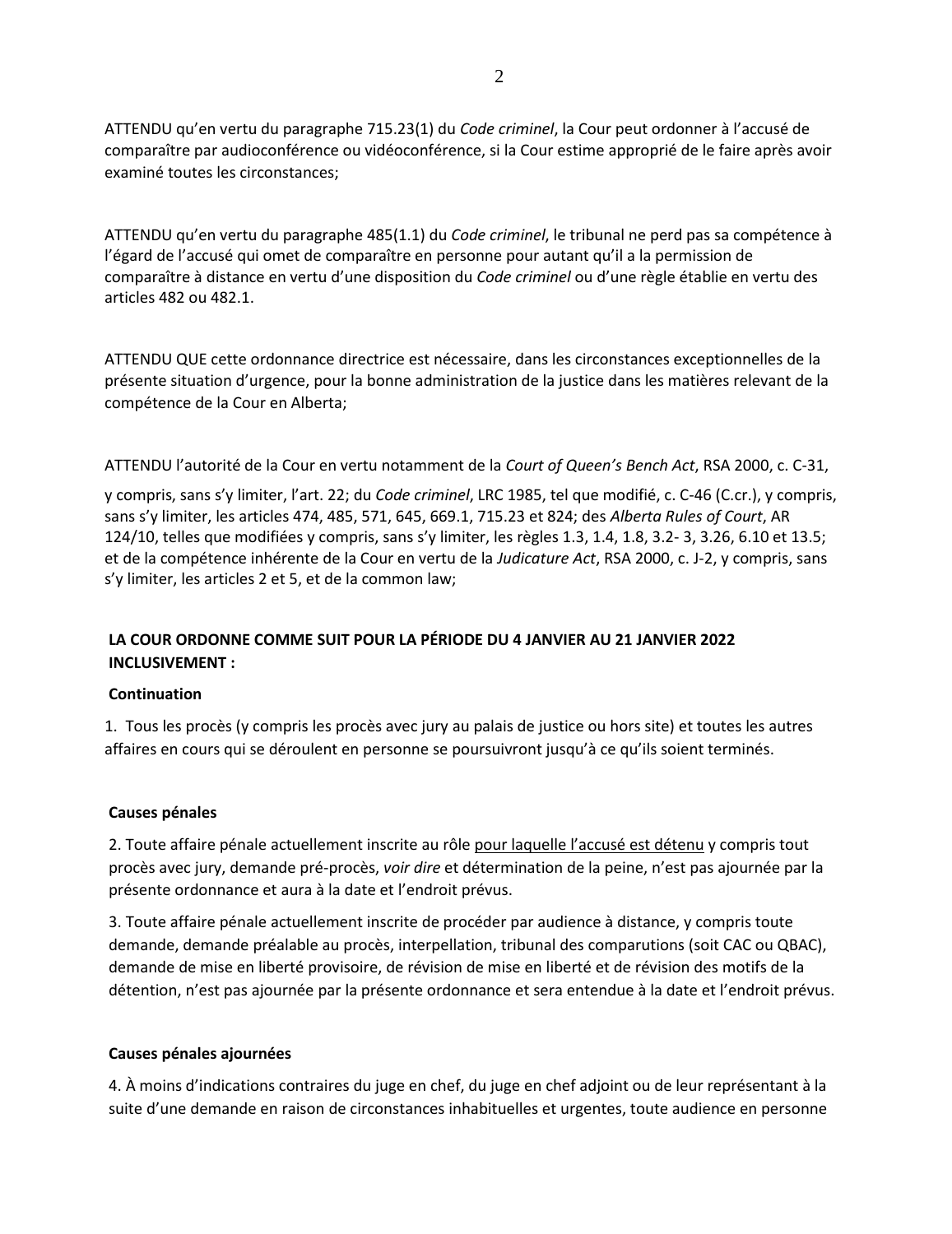en matière pénale où l'accusé n'est pas détenu, et fixée du 4 au 21 janvier 2022 inclus est ajournée à date et au lieu prévus à l'Annexe A de la présente ordonnance, avec mandat retenu jusqu'à la date prévue à l'Annexe A. Sous réserve du paragraphe 5 de la présente ordonnance, si l'avocat fixe à l'avance une nouvelle date d'audience, la comparution à la date et au lieu indiqués à l'Annexe A n'est pas requise, et le mandat d'arrestation continuera d'être retenu jusqu'à la nouvelle date d'audience ainsi inscrite.

5. Si une désignation d'avocat a été déposée, et l'avocat comparait à la date et lieu prévus à l'Annexe A, le mandat d'arrestation pourra alors être annulé.

6. En cas de mise en accusation directe avec désignation d'avocat déposée, l'avocat peut fixer à l'avance une date d'audience, mais doit tout de même comparaître à la date et au lieu indiqués à l'Annexe A, afin de confirmer la date d'audition.

7. Si aucune désignation d'avocat n'a été déposée, l'accusé doit se présenter à la date et au lieu indiqués à l'Annexe A, à la suite de quoi le mandat d'arrestation pourra alors être annulé.

### **Droit civil, commercial, de la famille et des successions- Audiences comme prévues**

8. Toute affaire relevant du droit civil, commercial, de la famille et des successions inscrite de procéder par audience à distance n'est pas ajournée par la présente ordonnance et sera entendue à la date et l'endroit prévus.

9.Toute audience en personne relative à une ordonnance interdictive ou de protection d'urgence ou nécessitant des témoignages de vive voix, n'est pas ajournée par la présente ordonnance et sera entendue à la date et au lieu prévus.

### **Droit civil, commercial, de la famille et des successions- Audiences ajournées**

10. À moins d'indications contraires du juge en chef, du juge en chef adjoint ou de leur représentant à la suite d'une demande en raison de circonstances inhabituelles et urgentes et sous réserve des audiences mentionnées au paragraphe 9 de la présente ordonnance, toute audience en personne relevant du droit civil, commercial, de la famille et des successions déjà inscrite au rôle pour la période du 4 au 21 janvier 2022 est ajournée *sine die*.

 $\mu, \mu, \mu, \mu, \mu$ 

L'honorable M.T. Moreau Juge en chef de la Cour du Banc de la Reine de l'Alberta